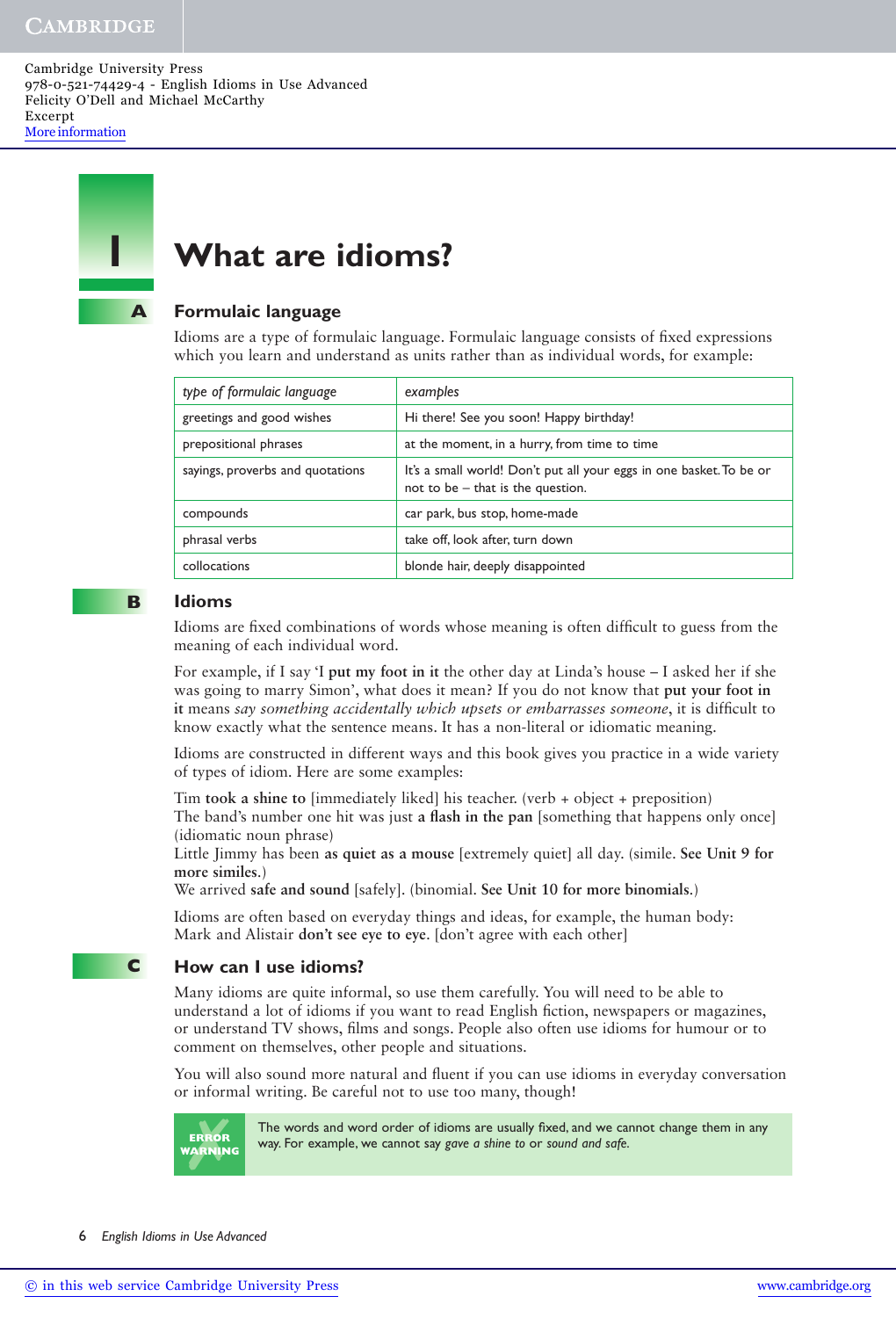# *Exercises*

**1.1 Read the beginning of this story and label the type of formulaic language used in the words in bold. Use the information in A to help you.** 

In 2009, I **set off** on a long journey. As I left my house, my neighbour shouted, '**Good luck**!' I didn't know **at that moment** that I would not see him again for three years. I **boarded** the **plane** at Heathrow, and soon it **took off** for Malaysia. When we **touched down** in Kuala Lumpur, I couldn't wait to **get off** the plane. I **took a bus** to the **city centre** and **spent the night** at a **youth hostel**. The fi rst person I met was someone I had been **at school** with years ago. '**It's a small world**!' he said when he saw me.

### **1.2 Underline the seven idioms in the rest of the story you read in 1.1.**

My friend suggested that we join forces. 'There's safety in numbers,' he said. 'Let's hit the road together.' I was in two minds whether to go with him but finally decided to say yes. We travelled together for six months and had a whale of a time. We spent money like there was no tomorrow, so I had to twist my dad's arm and persuade him to send me some more money so I could travel further.

### **1.3 Choose the correct answer.**

- 1 His first novel was just a) a flash in a pan b) a flash of the pan c) a flash in the pan.
- 2 I think Philip has a) given a shine to b) taken a shine to c) got a shine to his new babysitter.
- 3 I hope you have a good trip and come home a) safely and soundly b) sound and safe c) safe and sound.
- 4 Oh dear! I think I've a) had a foot in it b) put my foot in it c) got my foot in it!
- 5 Kate is really noisy, but her best friend is a) as quiet as a cat b) as quiet as a mouse c) as quiet like a mouse.
- **1.4 Look at these newspaper headlines. Each one has an idiom based on a part of the human body. What do you think they mean? Choose the correct answer.**

UNIVERSITY **GOES CAP IN HAND** TO FINANCE MINISTER

1 A university a) apologises to the minister b) asks the minister for financial help c) awards the minister a great honour.

AIRLINE **FOOTS THE BILL** FOR DELAYS AND CANCELLATIONS

2 An airline a) has refused to pay the costs b) sends the bill to someone else c) will pay the costs.

### RITA SORAZ IS **THE APPLE OF** HOLLYWOOD'S **EYE**

3 Rita Soraz is a) loved by everyone in Hollywood b) hated by everyone in Hollywood c) missed by everyone in Hollywood.

GOVERNMENT IS **BURYING ITS HEAD IN THE SAND**, SAYS OPPOSITION LEADER

4 The government is a) refusing to face a difficult situation b) about to resign c) making unpopular plans.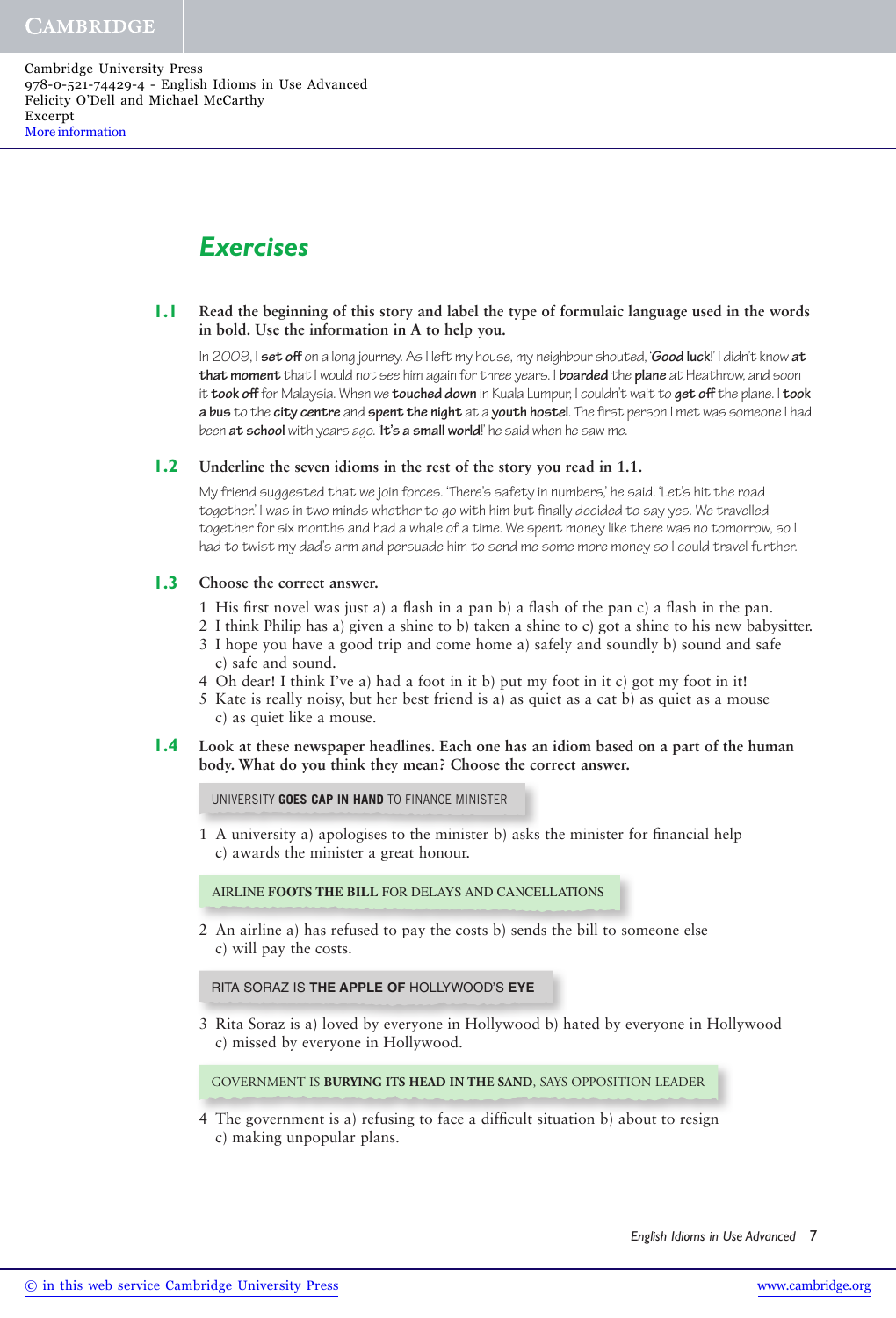Cambridge University Press 978-0-521-74429-4 - English Idioms in Use Advanced Felicity O'Dell and Michael McCarthy Excerpt

[More information](http://www.cambridge.org/9780521744294)

**A**

# **2 When and how are idioms used?**

# **Idioms and change**

Idioms frequently change in English. Although many idioms last for a long time, some disappear very quickly. Therefore, some idioms that were popular fifty years ago may sound very old-fashioned and odd today. For example, the idiom **as stiff / straight as a ramrod** [to sit or stand with a very straight and stiff back] is not frequently used nowadays. It is therefore important to be careful if you learn an idiom from, say, an older novel, as it may sound unnatural if you use it in your own speech or writing. In this book we focus only on up-to-date idioms which are still commonly used.

### **B What are idioms used for?**

- For emphasis, e.g. The singer's second album **sank like a stone**. [failed completely]
- To agree with a previous speaker, e.g. A: Did you notice how Lisa started listening when you said her name? B: Yes, that certainly made her **prick** her **ears up**. [start listening carefully]
- To comment on people, e.g. Did you hear Tom has been invited for dinner with the prime minister? He's certainly **gone up in the world**! [gained a better social position – or more money – than before]
- To comment on a situation, e.g. The new finance minister wants to **knock** the economy **into shape**. [take action to get something into a good condition]
- To make an anecdote more interesting, e.g. It was just one disaster after another today, a sort of **domino effect**. [when something, usually bad, happens and causes a series of other things to happen]
- To catch the reader's eye. Idioms particularly those with strong images are often used in headlines, advertising slogans and the names of small businesses. The writer may play with the idiom or make a pun (a joke involving a play on words) in order to create a special effect, e.g. a *debt of dishonour* instead of the usual **debt of honour**. [a debt that you owe someone for moral rather than financial reasons]
- To indicate membership of a particular group, e.g. surfers **drop in on** someone, meaning to get on a wave another surfer is already on. This kind of group-specific idiom is outside the focus of this book.

### **C Where will you see or hear idioms?**

You will see and hear idioms in all sorts of speaking and writing. They are particularly common in everyday conversation and in popular journalism. For example, they are often found in magazine horoscopes, e.g. You'll spend much of this week **licking your wounds** [trying to recover from a bad experience], or in problem pages, e.g. Do you think that my relationship has **run its course**? [come to a natural end] However, idioms are also used in more formal contexts, such as lectures, academic essays and business reports, e.g. It is hoped the regulations will **open the door to** better management. [let something new start] **See Unit 41 for more idioms used in formal writing.**

Look out for idioms being used in headlines and advertisements. Make a note of any interesting examples that you find.

8 *English Idioms in Use Advanced*

**TIP**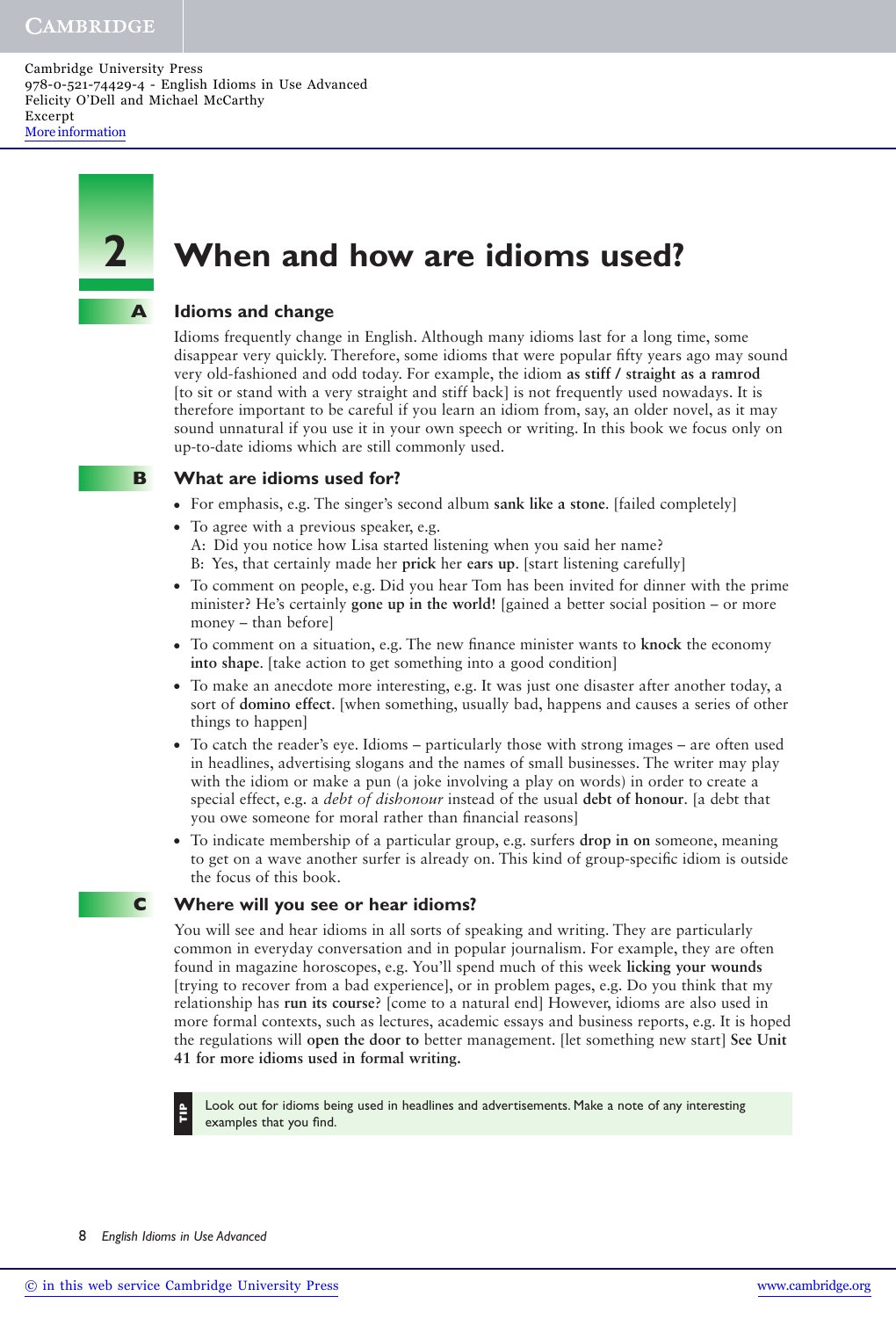# *Exercises*

- **2.1 Are these sentences true or false? If the answer is false, say why.** 
	- 1 Few idioms stay in frequent usage for a long time.
	- 2 Your English may sound unnatural if you use certain idioms.
	- 3 Idioms can be used for dramatic effect.
	- 4 Idioms are frequently used to comment on people and situations.
	- 5 Headline writers always use idioms in their correct form.
	- 6 Idioms are only used in some types of speaking and writing.
	- 7 Newspapers and magazines are a good place to find idioms in use.
	- 8 Idioms are not used in academic writing.

### **2.2 Complete each idiom.**

- 1 My essay is really not very good. Could you please help me knock it into
- .
- 2 It's time you stopped your wounds and got back to your normal life.
- 3 Although the film cost a lot of money to make, it enjoyed no success at all; in fact, it sank like a .
- 4 There was a kind of domino when Jill left the company. Others in her team decided to follow her example, and that then gave the idea to other employees too.
- 5 Ben and Sarah went out together for a long time, but the relationship eventually ran its – they're both happily married to other people now.
- 6 The children up their ears when they heard the word 'chocolate'.

### **2.3 Which idioms do these pictures make you think of?**



### **2.4 Answer these questions.**

- 1 Would *Going up in the world* be a better name for a mountain-climbing organisation or a furniture business?
- 2 Would *Knock yourself into shape* be a better slogan for dance classes or a boxing club?
- 3 Would *Let things run their course* be advising someone to act quickly or to be patient?
- 4 If a headline mentioned a *debt of honour*, would it be suggesting that the law or the person's conscience should be encouraging them to pay something back?
- 5 Would *This'll make you prick up your ears* be a better slogan for a hi-fi company or an earring business?



This website lists the names of businesses that use puns: http://www.listology.com/content\_show. cfm/content\_id.21596/Jetsam. Go to the website and find three puns that you can explain.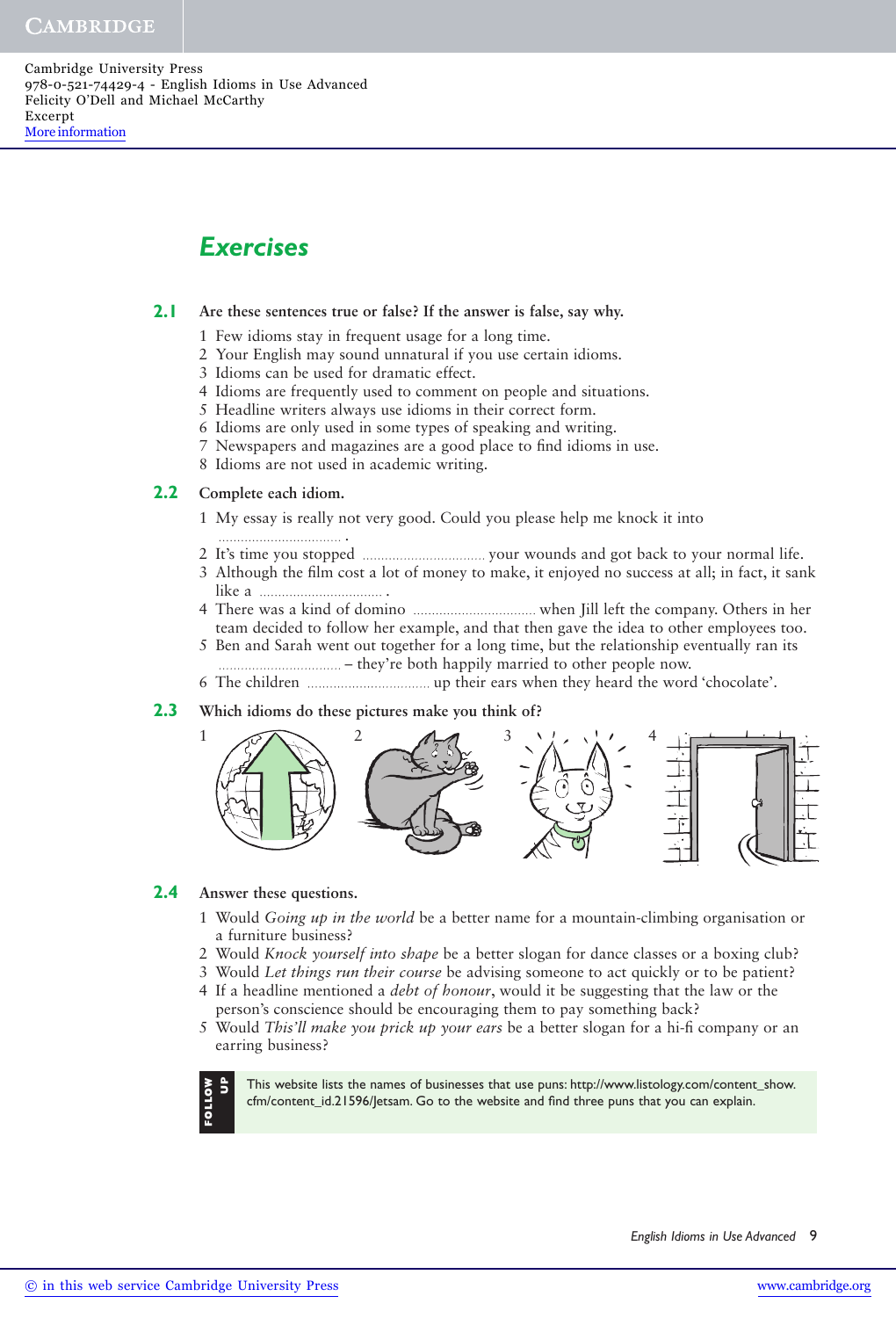Cambridge University Press 978-0-521-74429-4 - English Idioms in Use Advanced Felicity O'Dell and Michael McCarthy Excerpt

[More information](http://www.cambridge.org/9780521744294)

**A**

# **3 Using reference resources**

At advanced level, your aim will be not only to understand idioms, but also to use them accurately and appropriately. This book will help you achieve these aims. There are also other resources which you should use too.

### **Dictionaries**

To help you study idioms, you need a good learner's dictionary, ideally one which focuses on idioms. The *Cambridge Idioms Dictionary* gives you examples of how idioms are used, and also gives information on their use, e.g. whether they are used humorously, or informally, or in a more literary context. It also highlights the most important idioms to learn. You can access this dictionary online at http://dictionary.cambridge.org. The best learner's dictionaries are corpus-based, i.e. they focus on idioms that people actually use and give authentic examples of their use. *English Idioms in Use Advanced* and the *Cambridge Idioms Dictionary* are based on the *Cambridge International Corpus*, which is a collection of over one billion words of real spoken and written English. Here is an example of how idioms are presented in the *Cambridge Idioms Dictionary*:

### **like it or lump it** *informal*

if you tell someone to like it or lump it, you mean they must accept a situation they do not like, because they cannot change it • *The fact remains, that's all we're going to pay him and he can like it or lump it.* • Like it or lump it, romantic fiction *is read regularly by thousands.*

### **B The Internet**

You can use the Internet to find out more about the meanings and origins of idioms, and to see more examples of their use.

- Go to http://www.phrases.org.uk/ to discover the meanings and origins of many idioms. This site also provides examples of how the idioms are used, and you can even discuss the origins of other phrases not listed there.
- You can access the *British National Corpus* at http://www.natcorp.ox.ac.uk/ Type in an idiom and you will be given up to fifty authentic examples of its use.
- Use a search engine, e.g. http://www.google.co.uk/, to find further examples of idioms in use. Type in an idiom in double inverted commas (e.g. "like it or lump it") to get a list of sites including that idiom.

**C**

### **Vocabulary notebooks**

Always make good, detailed notes about idioms in your vocabulary notebook. Include an example of the idiom in context, as well as its meaning. Add any notes about its usage, e.g. *informal* or *literary*. Doing a quick drawing of an idiom may help you to learn it.

Each time they asked him a question he was like a deer caught in the headlights. The speaker unfortunately looked like a deer caught in the headlights during most of the discussion. = looked very frightened, unable to move or think sometimes rabbit instead of deer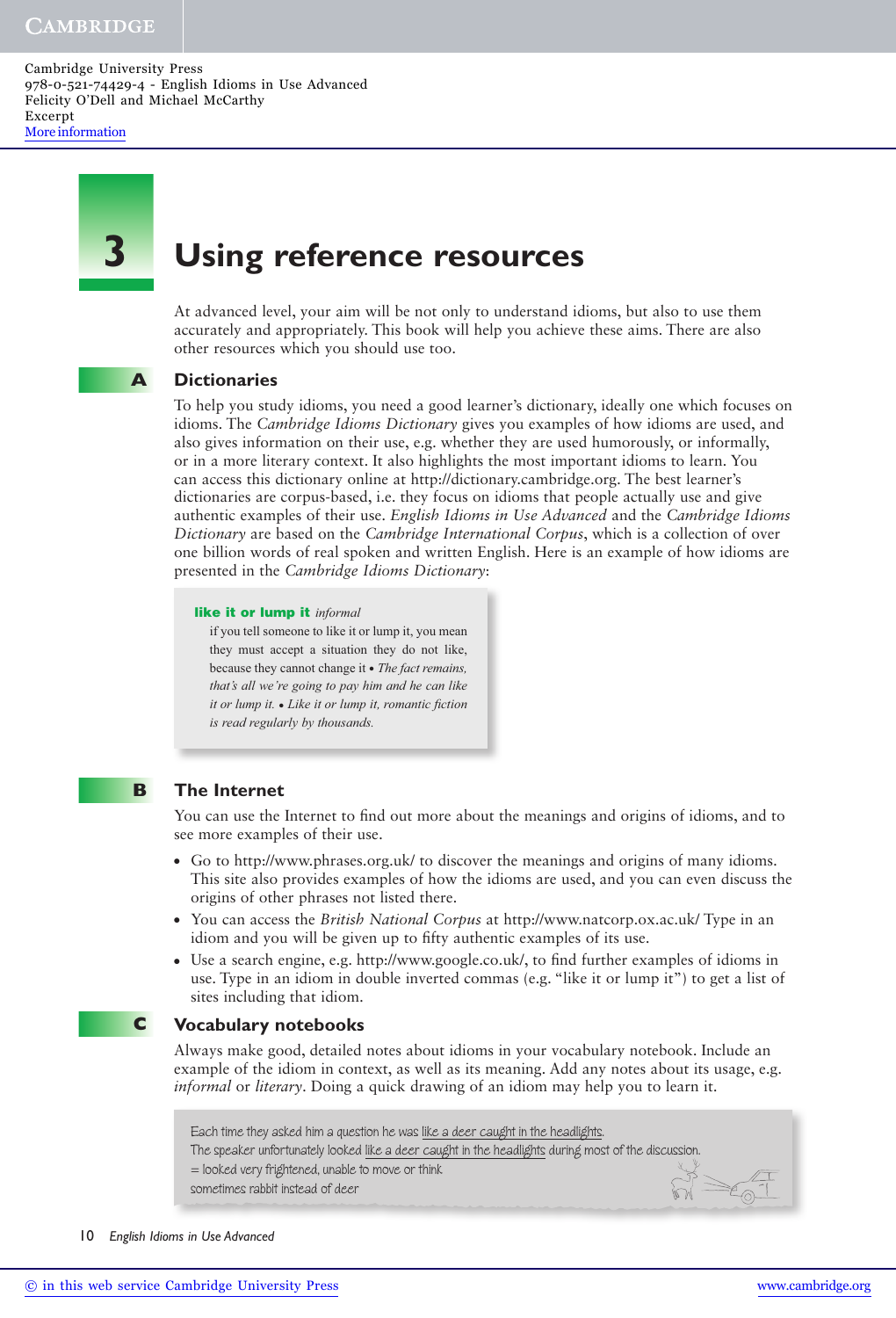# *Exercises*

- **3.1 Answer these questions. Use the information in A to help you.**
	- 1 What two things does a good idioms dictionary do, as well as explain the meaning of idioms?
	- 2 How much language and what kind of language is in the *Cambridge International Corpus*?
	- 3 What does the dictionary say about the usage of *like it or lump it*?
- **3.2 Use the** *Cambridge Idioms Dictionary* **(book or online) to match each idiom on the left with the label used in the dictionary on the right. Can you explain the meaning of the idioms?**

| 1 get off your backside | informal      |
|-------------------------|---------------|
| 2 know no bounds        | formal        |
| 3 the shit hits the fan | very informal |
| 4 know sth inside out   | old-fashioned |
| 5 curl your lip         | taboo         |
| 6 kith and kin          | humorous      |
| 7 know your place       | literary      |

- **3.3 Complete each sentence with an idiom from 3.2. You may need to change the form of the verb.**
	- 1 Henry will help you deal with these forms. He the system .
	- 2 There is a growing interest in genealogy, as people increasingly want to discover all they can about their .
	- 3 Joey can be so lazy. I wish he'd .
	- 4 Don't worry. I'll behave properly when I meet your boss. I
		- !
	- 5 If Greg fi nds out what you've done, . 6 Don't you dare at me, young lady!
	- 7 The old woman's kindness to us all .
- **3.4 Search for "like it or lump it" in each of the three sites in B on the opposite page. What information does each site give you?**
- **3.5 Underline the eight idioms in this newspaper article. What do you think each idiom means? Use a dictionary to help you.**

# **SPORTS MINISTER HOPPING MAD**

John Hamilton has made a name for himself by running a tight ship at the Ministry of Sport. So it was no surprise to his staff that he reportedly 'went spare' when he learnt what had been going on behind his back. Two of his leading advisors had been feathering their own nests with

government money intended for young people's sports organisations. 'Such behaviour is quite beyond the pale,' said Hamilton, 'and the two people concerned have already been given the sack'.



Choose three idioms from 3.5. Use any of the websites in B to help you decide on a usage note, comment or drawing that would help you learn these idioms.

*English Idioms in Use Advanced* 11

**FOLLOWUP**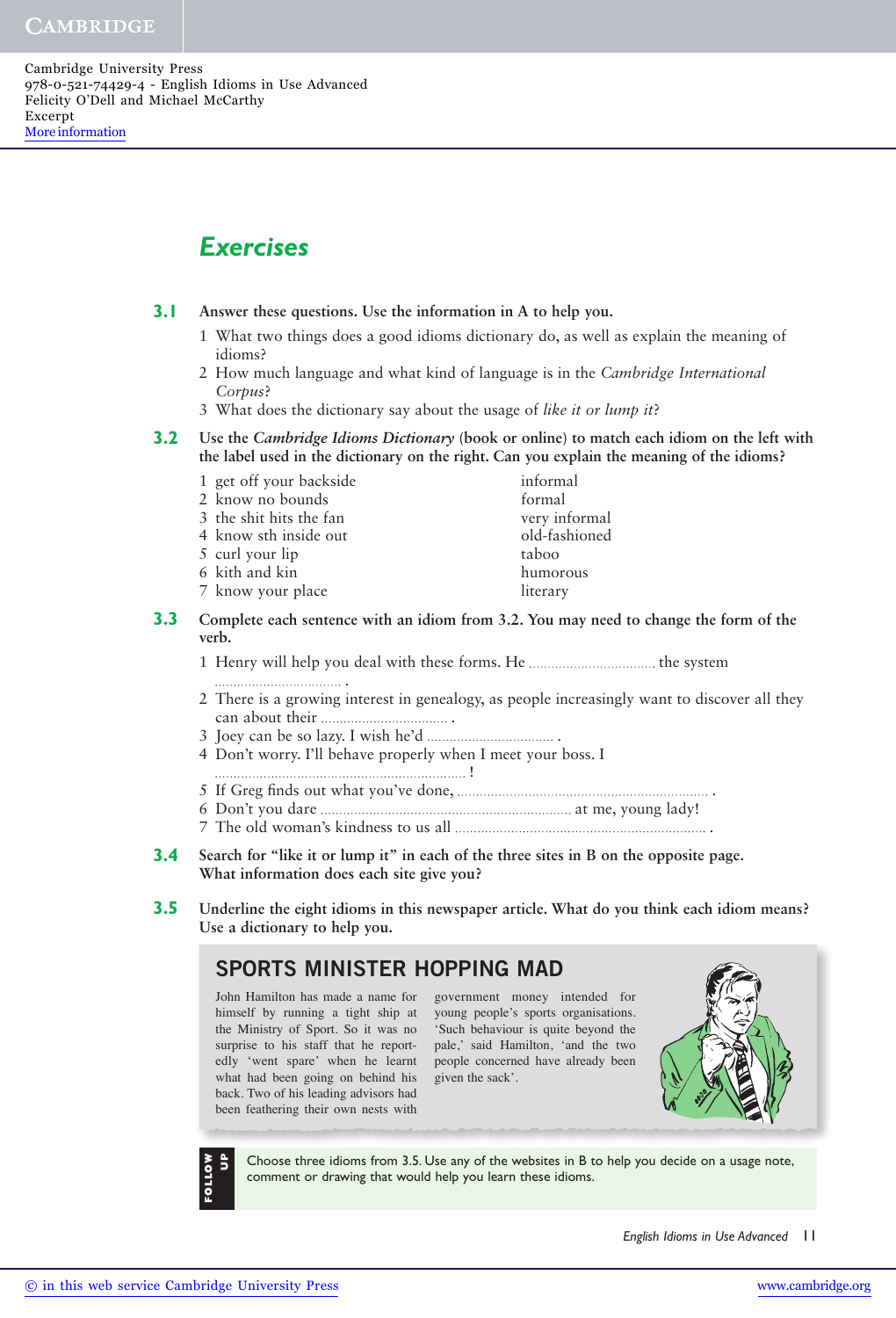Cambridge University Press 978-0-521-74429-4 - English Idioms in Use Advanced Felicity O'Dell and Michael McCarthy Excerpt

[More information](http://www.cambridge.org/9780521744294)

# **A**

# **4 Common metaphors in idioms**

# **What is a metaphor?**

Metaphors describe a person, object or situation by comparing it to something else with similar characteristics. They are often used in poetry and literature. In Shakespeare's *Romeo and Juliet*, for example, Romeo says 'Juliet is my sun,' suggesting that she is the most important force in his life, bringing him light and warmth.

Many idioms are based on metaphors. However, idioms are expressions that are used so frequently and are so fixed in the language that people often do not think about the metaphors behind them. The metaphors used in idioms are therefore much less original and thought-provoking than those used in literary contexts. People say, for example, 'The new president **was / took centre stage** at the meeting' [was the most important or noticeable thing or person], without thinking of the original image of a theatre.

### **Work = war B**

The language of idioms seems to suggest that English speakers see work and business life as a kind of war, with many work and business idioms based on images connected with war and fighting. For example, companies **launch** marketing **campaigns** and they may join forces with each other. Business people might say that a situation is a minefield [is potentially dangerous] or that a company is a casualty of a difficult economic situation [was badly affected by it]. A manager may **pull rank** on his employees [use the power his position gives him to make them do something] and he may have to get / take the flak for a problem [receive strong criticism]. An employee may **be given** or **get his marching orders** [lose his job]. **See Unit 16 for more**  idioms based on war and conflict.

### **C**

### **Understanding = seeing**

Idioms often equate seeing with understanding. For example, we talk about **seeing sense** or **seeing reason** [becoming sensible / reasonable] or **seeing the point** [understanding the importance of something]. Similarly, if someone **sees the joke**, they understand it. To **see the light** can mean to suddenly understand something.

### **Some other metaphors D**

### Emotion = colour

Red, for example, can suggest anger, e.g. My brother **saw red** when I broke his MP3 player. Black is often associated with unpleasant feelings: if you get **a black mark** for something, it means people think you have done something bad and they will remember it in future.

### Life  $= a$  journey

If someone **is at a crossroads**, they are at a stage in life when they have to make an important decision. If you say that you **are going / getting nowhere**, you mean you are making no progress. If you say something is taking you into **uncharted territory / waters**, you mean it is taking you into unknown areas of experience.

### Life  $=$  a gamble

If you **have something up your sleeve**, you have a secret plan or idea (someone playing cards for money may hide a card up their sleeve). If you **bluff your way** into or out of a situation, you get yourself there by deception in the same way that a gambler may bluff (pretend to be in a weaker or stronger position than is really the case).



Noticing the metaphors underlying many idioms will help you understand and learn them. Look out for other common concepts such as time = money.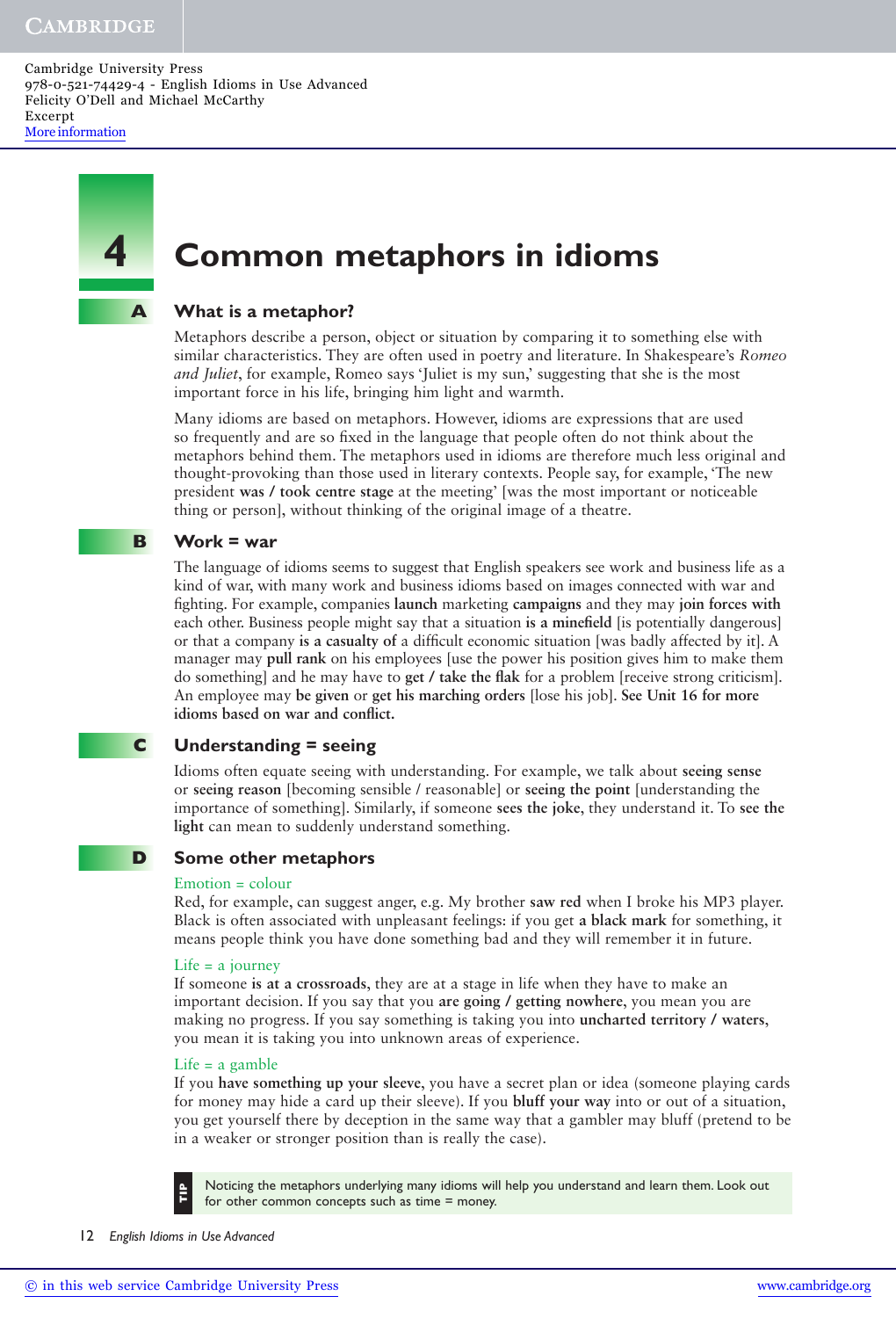# *Exercises*

### **4.1 Answer these questions. Use the information in A to help you.**

- 1 How do metaphors describe people, objects and situations?
- 2 In what kind of writing are metaphors frequently used?
- 3 How are the metaphors used in literary contexts different from those used in idioms?
- 4 Why do you think it can sometimes be useful for you to be aware of the origins of idioms?

### **4.2 Which idioms do these pictures make you think of?**



### **4.3 Complete each idiom.**

- 1 Tax legislation can be a *manumanomalist* or new businesses; there are so many rules to follow.
- 2 Our company is planning to *.............................*... a new marketing campaign in April.
- 3 Shouting at his manager got Jim a black ................................. at work.
- 4 I'm sure your boss will *maching sense eventually and agree to your plan.*
- 5 At first I didn't see the measurement of going to university or college, but then I saw the manufacture and realised studying would give me more choices for the future.
- 6 If she doesn't offer to write the report, I'll rank on her and tell her to do it.
- 7 Noor is a crossroads in her life now that she has fi nished her medical degree. She has to decide what she is going to specialise in.
- 8 George doesn't know much about the job, but I'm sure he'll be able to his way through the interview.

### **4.4 Replace the underlined part of each sentence with an idiom.**

- 1 Everyone else was laughing, but Katie couldn't understand what was funny.
- 2 Jean is making no progress with her research.
- 3 BritTel is going to work together with SatCom to lobby the government.
- 4 The teacher was furious when Matt refused to do his homework.
- 5 The errors in the report really weren't Ned's fault, but he was blamed for them.
- 6 Tina is hoping her father will eventually become more reasonable and let her drive the family car.
- 7 Unfortunately, my brother's transport business was very seriously affected by the rise in fuel prices.
- 8 As the president of a major company, Gary is used to being the focus of attention.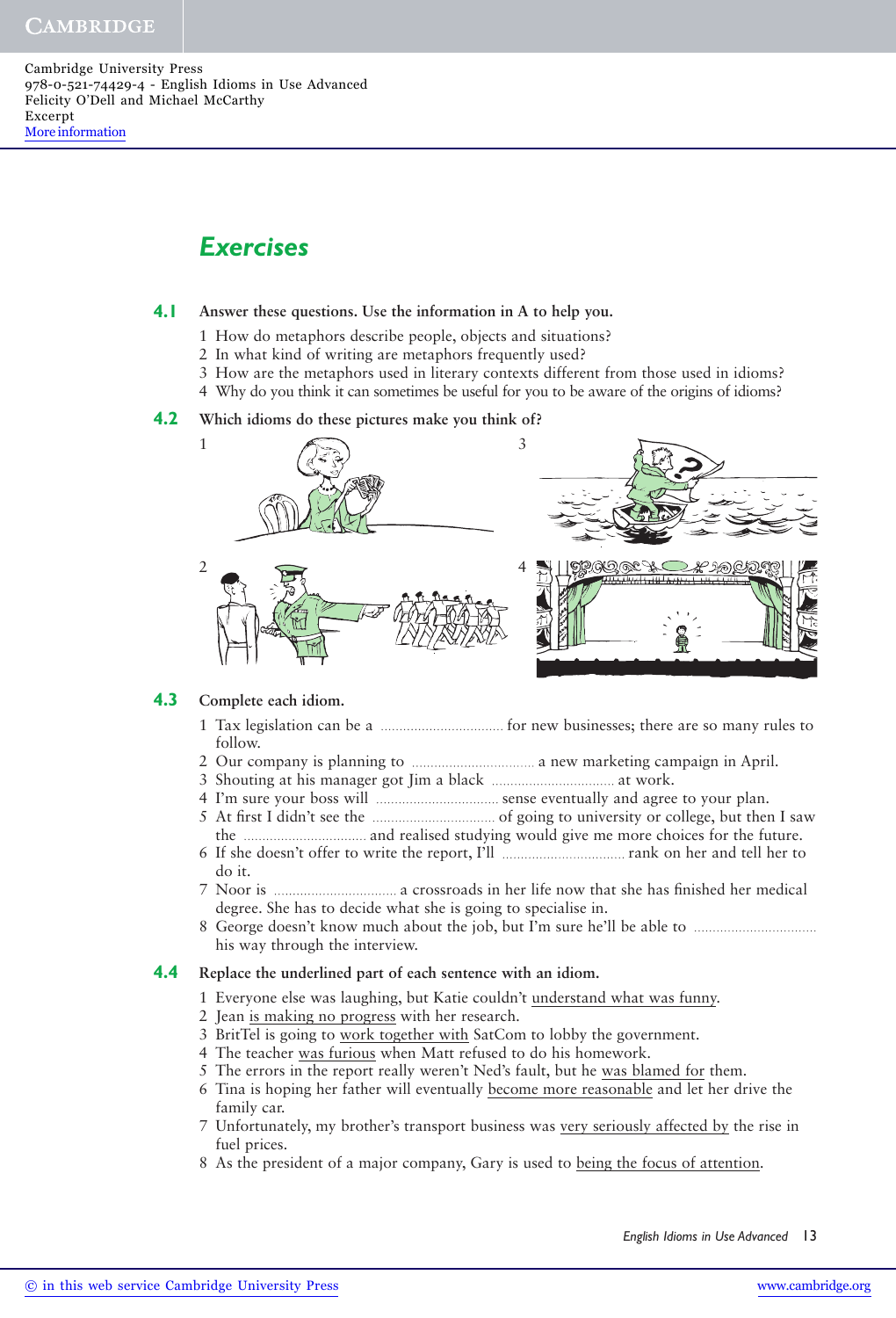Cambridge University Press 978-0-521-74429-4 - English Idioms in Use Advanced Felicity O'Dell and Michael McCarthy Excerpt

[More information](http://www.cambridge.org/9780521744294)

**A**

# **5 Using idioms accurately**

All the examples in this unit come from the *Cambridge Learner Corpus*. This is a collection of over 95,000 exam scripts by students from over 190 countries taking Cambridge ESOL exams. The errors in this unit were actually made by learners in advanced-level exams, including CAE, Proficiency and IELTS (level 6+).

A major difficulty with idioms is that they are fixed expressions which cannot be changed – except when you are deliberately playing with the language. It is therefore very important to use idioms accurately. **See Unit 6 for more information on playing with idioms**.

### **Getting the key words right**

You say that rising unemployment figures are just the tip of the iceberg [a small part of a much bigger problem], NOT the top of the iceberg.

You say that the state is responsible for its citizens' welfare **from the cradle to the grave** [from birth to death], NOT from the cradle to the coffin.

If you want to talk about people that you do not know or that you do not think are important, you can say **every Tom, Dick and / or Harry** could do that job, NOT every Tom and Jerry!

If you pay for something yourself, you pay for it **out of your own pocket**, NOT out of your own wallet.

If someone is in a bad mood, you can say they are **like a bear with a sore head**, NOT like a bear with a sore throat.

When you remember the past nostalgically, you talk about **the good old days**, NOT the good old time.

To say that someone or something will not exist for much longer, you can say their **days are numbered**, NOT their days are counted.

To talk about limiting someone's freedom, you can use the idiom **to clip someone's wings**, NOT to eut someone's wings.

### **Getting the details right B**

Using idioms accurately also means getting even the little words exactly right.

You must not add articles where they are not needed: someone has a **spirit of adventure** [enthusiasm for adventurous activities], NOT spirit of an adventure. You must not leave out articles either: fashion can be described as **up-to-the-minute** [new], NOT up to minute.

Take care with prepositions too: someone can **be at a loss for words** [not know what to say], NOT at a loss of words.

Make sure that you use singular and plural forms correctly too: you talk about a couple **tying the knot** [getting married (informal)], NOT tying the knots.

Word order is very important too: you can be **sick and tired of** something [angry and bored], NOT tired and sick of it.



Translating idioms word for word can cause problems. For example, we **make a mountain**  out of a molehill [make a small difficulty seem like a serious problem], NOT make an Translating idioms word for word can cause problems. For example, we **make a mountain**<br> **ERROR**<br> **ERROR**<br> **ERROR**<br> **ERROR**<br> **ERROR**<br> **ERROR**<br> **ERROR**<br> **ERROR**<br> **ERROR**<br> **ERROR**<br> **ERROR**<br> **ERROR**<br> **ERROR**<br> **ERROR**<br> **ERROR**<br> your own language.